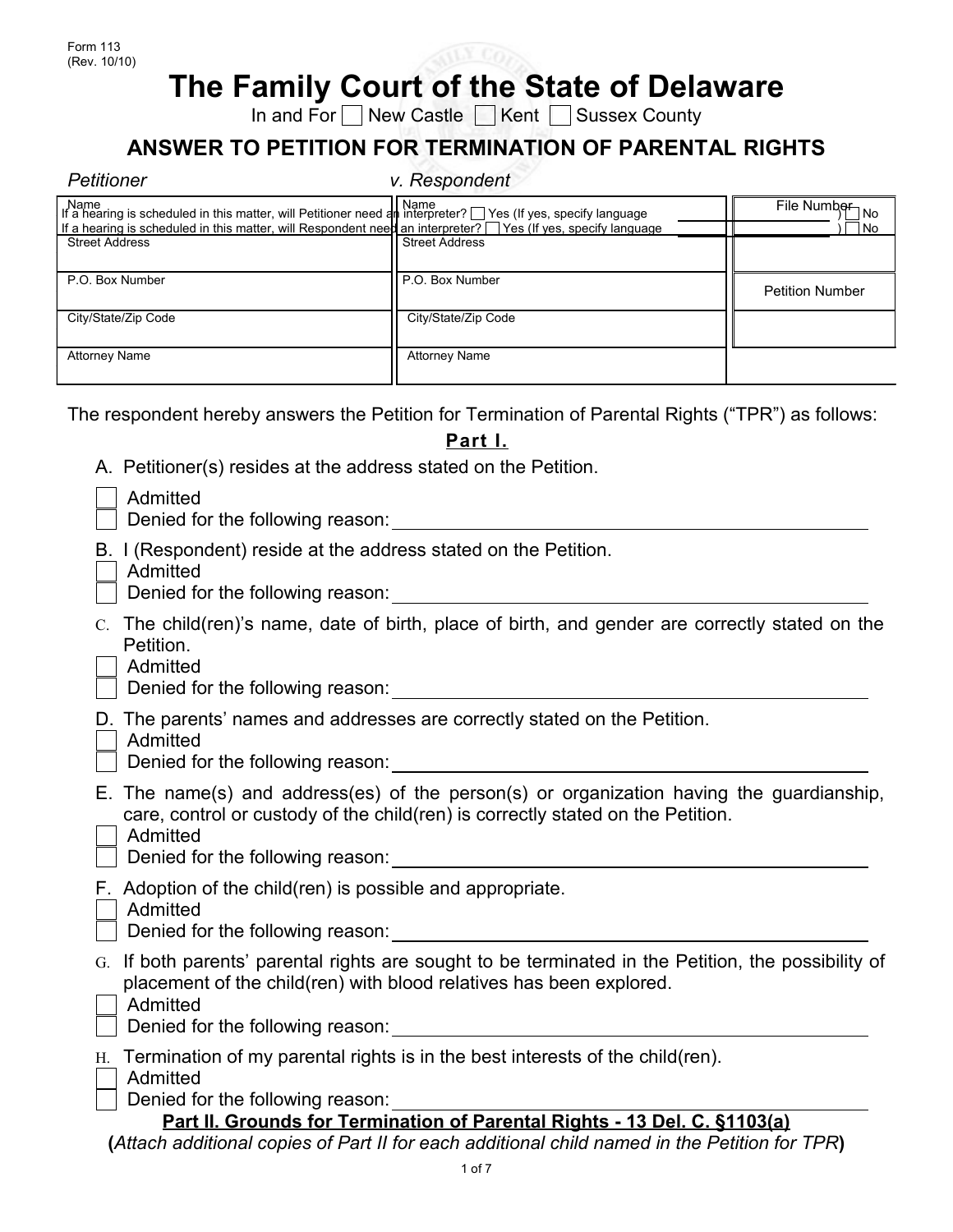I. Pursuant to 13 Del. C. §§ 1103(a)(1) and 1106, I agree (consent) that this Petition be granted and I have provided a signed and notarized *Consent to Termination and Transfer of Parental Rights* form to the Petitioner for filing with the Court.

| Not applicable because the above statement was not alleged by Petitioner in the Petition for |  |  |
|----------------------------------------------------------------------------------------------|--|--|
| TPR.                                                                                         |  |  |

Denied for the following reason:

- J. As defined under 13 Del. C. §§1101(1) and 1103(a)(2)(a), I have intentionally abandoned the child as evidenced by the fact that one of the following statements made in the Petition is true:
	- i. The child is younger than 6 months olds at the time of filing of the Petition **and** I failed to pay reasonable prenatal, natal and postnatal expenses in accordance with my financial means **and** I failed to visit regularly with the child **and** I failed to manifest (show) an ability and willingness to assume legal and physical custody of the child (if the child was NOT in the physical custody of the *other* parent).
		- Not applicable because the above statement was not alleged by Petitioner in the Petition for TPR.
		- Admitted

 

Denied for the following reason:

- ii. The child is at least 6 months old at the time of filing of the Petition **and** for at least 6 consecutive months (6 months in a row) during the year immediately before filing the Petition, I failed to make reasonable and consistent payments in accordance with my financial means for support of the child **and** I failed to communicate or visit regularly with the child **and** I failed to manifest (show) the ability and willingness to assume legal and physical custody of the child (if the child was NOT in the physical custody of the *other* parent).
	- Not applicable because the above statement was not alleged by Petitioner in the Petition for TPR.

Admitted

 

Denied for the following reason:

- iii. The child is younger than 6 months old at the time of filing the Petition **and** I have manifested (shown) the unwillingness to exercise my parental rights and responsibilities as evidenced by my placing the child in circumstances leaving the child in substantial risk of injury or death.
- Not applicable because the above statement was not alleged by Petitioner in the Petition for TPR.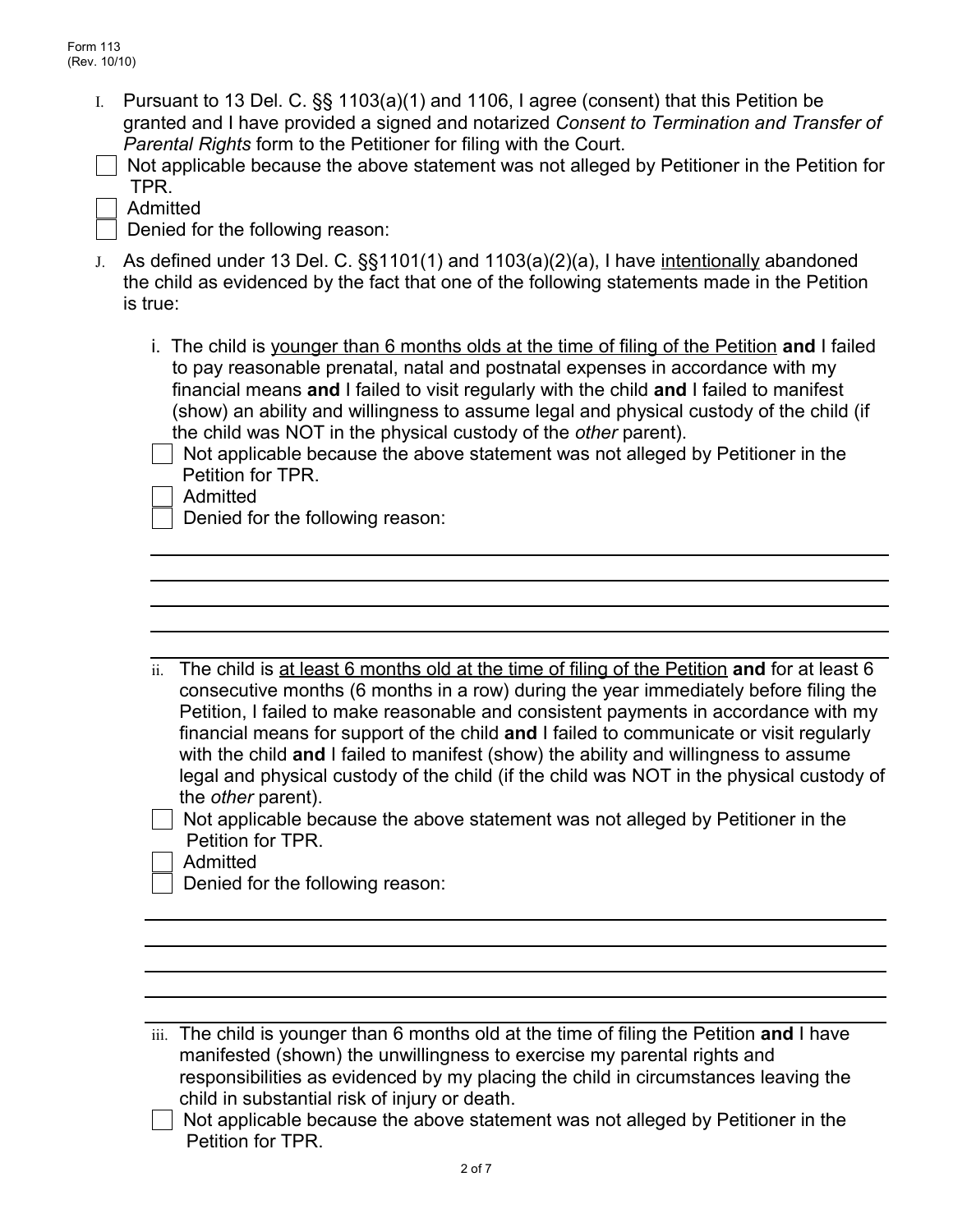| Form 113<br>(Rev. 10/10) | Admitted<br>Denied for the following reason:                                                                                                                                                                                                                                                                                                                                                                                                                                                                                                                                                                                                                                        |
|--------------------------|-------------------------------------------------------------------------------------------------------------------------------------------------------------------------------------------------------------------------------------------------------------------------------------------------------------------------------------------------------------------------------------------------------------------------------------------------------------------------------------------------------------------------------------------------------------------------------------------------------------------------------------------------------------------------------------|
|                          |                                                                                                                                                                                                                                                                                                                                                                                                                                                                                                                                                                                                                                                                                     |
|                          |                                                                                                                                                                                                                                                                                                                                                                                                                                                                                                                                                                                                                                                                                     |
|                          | K. As defined under 13 Del. C. $\S$ \$1101(1) and 1103(a)(2)(b), I have unintentionally abandoned<br>the child(ren) because for 12 consecutive months (12 months in a row) in the 18 months<br>before this Petition was filed, I failed to communicate or visit regularly with the child and I<br>failed to file or pursue a pending Petition to establish paternity or to establish the right to<br>have contact or visitation with the child and I failed to manifest (show) the ability and<br>willingness to assume legal and physical custody of the child (if the child was NOT in the<br>physical custody of the other parent) and at least 1 of the following circumstances |
|                          | applies:<br>> The child is not in the legal and physical custody of the other parent and I am not able or<br>willing promptly to assume legal and physical custody of the child, and to pay for the<br>child's support in accordance with my financial means;<br>Not applicable because the above statement was not alleged by Petitioner in the<br>Petition for TPR.<br>Admitted<br>Denied for the following reason:                                                                                                                                                                                                                                                               |
|                          |                                                                                                                                                                                                                                                                                                                                                                                                                                                                                                                                                                                                                                                                                     |
|                          |                                                                                                                                                                                                                                                                                                                                                                                                                                                                                                                                                                                                                                                                                     |
|                          | OR The child is in the legal and physical custody of the other parent and stepparent, and<br>the stepparent is the prospective adoptive parent, and I am not able or willing promptly<br>to establish and maintain contact with the child and to pay for the child's support in<br>accordance with my financial means.<br>Not applicable because the above statement was not alleged by Petitioner in the<br>Petition for TPR.<br>Admitted<br>Denied for the following reason:                                                                                                                                                                                                      |
|                          |                                                                                                                                                                                                                                                                                                                                                                                                                                                                                                                                                                                                                                                                                     |
|                          |                                                                                                                                                                                                                                                                                                                                                                                                                                                                                                                                                                                                                                                                                     |
| $\blacktriangleright$    | OR Placing the child in my legal and physical custody would pose a risk of substantial<br>harm to the physical or psychological well being of the child because the circumstances<br>of the child's conception, my behavior during the mother's pregnancy or since the child's                                                                                                                                                                                                                                                                                                                                                                                                      |

relationship of parent and child with the child.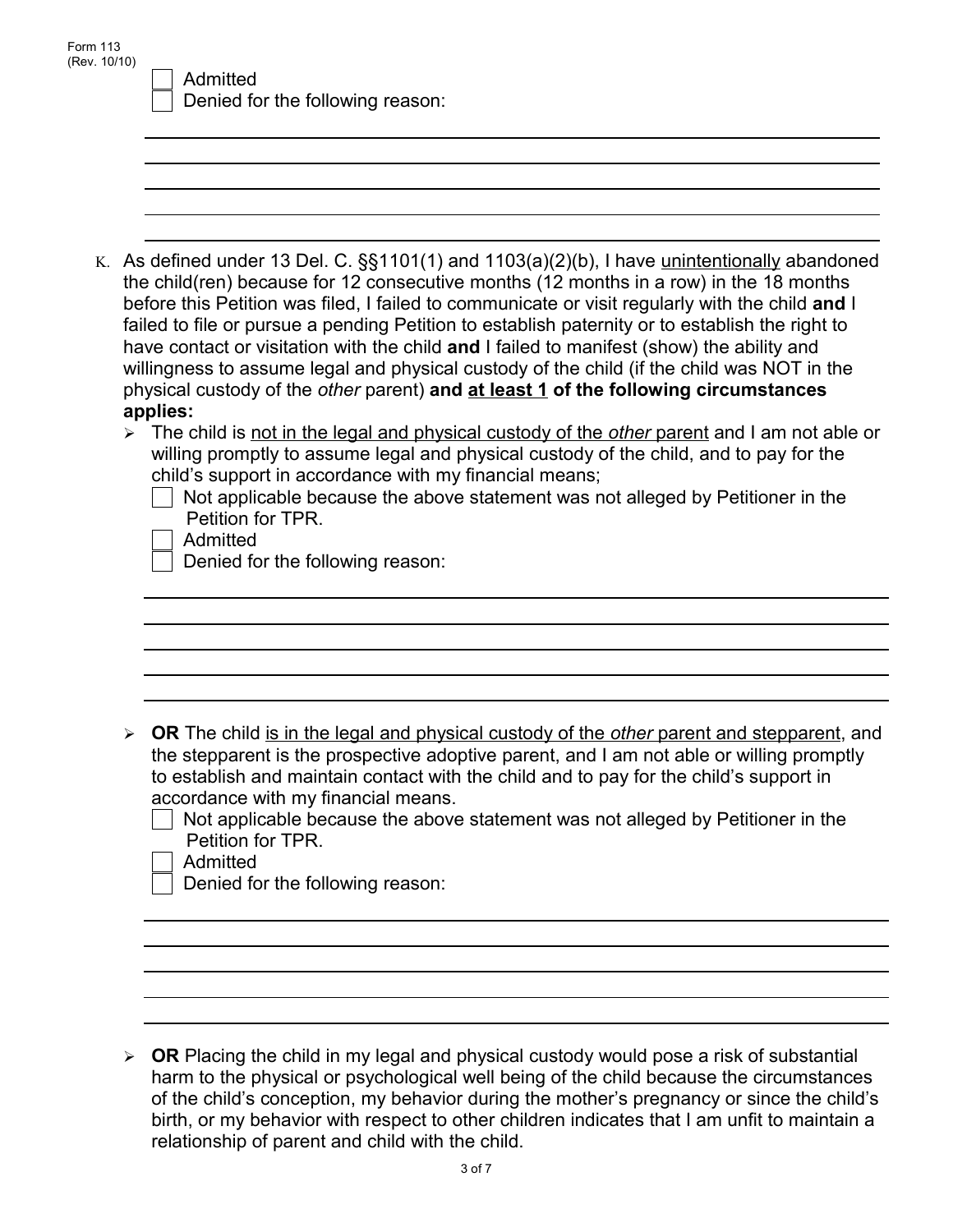| Form 113<br>(Rev. 10/10) | Not applicable because the above statement was not alleged by Petitioner in the<br>Petition for TPR.<br>Admitted<br>Denied for the following reason:                                                                                                                                                                                                                                                                                                                                                                                                                                                                                                            |  |  |  |  |  |
|--------------------------|-----------------------------------------------------------------------------------------------------------------------------------------------------------------------------------------------------------------------------------------------------------------------------------------------------------------------------------------------------------------------------------------------------------------------------------------------------------------------------------------------------------------------------------------------------------------------------------------------------------------------------------------------------------------|--|--|--|--|--|
|                          |                                                                                                                                                                                                                                                                                                                                                                                                                                                                                                                                                                                                                                                                 |  |  |  |  |  |
| ➤                        | <b>OR</b> Failure to terminate my parental rights over the child would be detrimental to the<br>minor.<br>Not applicable because the above statement was not alleged by Petitioner in the<br>Petition for TPR.<br>Admitted<br>Denied for the following reason:                                                                                                                                                                                                                                                                                                                                                                                                  |  |  |  |  |  |
|                          |                                                                                                                                                                                                                                                                                                                                                                                                                                                                                                                                                                                                                                                                 |  |  |  |  |  |
| L.                       | I am mentally incompetent and therefore unable to discharge parental responsibilities in the<br>foreseeable future.<br>Not applicable because the above statement was not alleged by Petitioner in the Petition for<br>TPR.<br>Admitted<br>Denied for the following reason:                                                                                                                                                                                                                                                                                                                                                                                     |  |  |  |  |  |
|                          |                                                                                                                                                                                                                                                                                                                                                                                                                                                                                                                                                                                                                                                                 |  |  |  |  |  |
|                          | M. I have been found by a court of competent jurisdiction to have committed a felony level<br>offense found within 11 Del. C. §§ 601-792 against a victim who was a child, or to have<br>aided or abetted, attempted, conspired or solicited to commit such offense found within 11<br>Del. C. §§ 601-792, or to have committed or attempted to commit the offense of Dealing in<br>Children found at 11 Del. C. § 1100, or to have committed the felony level offense of<br>Endangering the Welfare of a Child found at 11 Del. C. § 1102.<br>Not applicable because the above statement was not alleged by Petitioner in the Petition for<br>TPR.<br>Admitted |  |  |  |  |  |

 $\Box$  Denied for the following reason:

 $\sqrt{ }$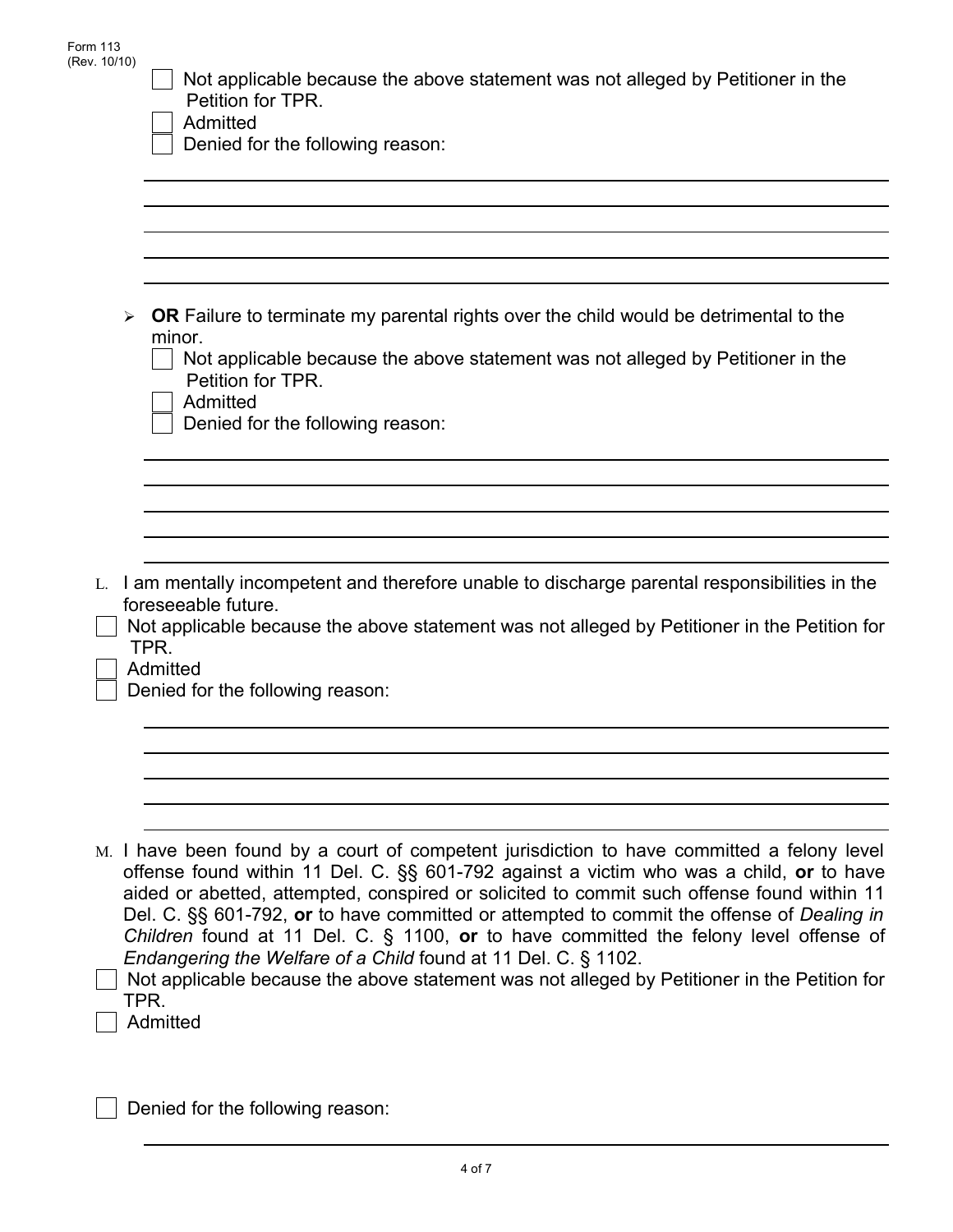| $\mathbf{i}$ . | In the case of a child in the care of the Department of Services for Children,<br>Youth and Their Families ("the Department"),<br>$\triangleright$ The child has been in the care of the Department or licensed agency for a period                                                                                  |
|----------------|----------------------------------------------------------------------------------------------------------------------------------------------------------------------------------------------------------------------------------------------------------------------------------------------------------------------|
|                | of 1 year (or for a period of 6 months in the case of a child who comes into care as<br>an infant) or there is a history of previous placement(s) of this child,<br>$\triangleright$ OR there is a history of neglect, abuse, or lack of care of the child or other children                                         |
|                | by me,                                                                                                                                                                                                                                                                                                               |
|                | $\triangleright$ OR I am incapable of discharging parental responsibilities due to extended or<br>repeated incarceration                                                                                                                                                                                             |
|                | $\triangleright$ OR I am not able or willing to assume promptly legal and physical custody of the<br>child and to pay for the child's support in accordance with my financial means<br>$\triangleright$ OR failure to terminate my parental rights over this child will result in continued<br>emotional instability |
|                | Not applicable because the above statement was not alleged by Petitioner in the<br>Petition for TPR.                                                                                                                                                                                                                 |
|                | Admitted<br>Denied for the following reason:                                                                                                                                                                                                                                                                         |
|                |                                                                                                                                                                                                                                                                                                                      |
|                |                                                                                                                                                                                                                                                                                                                      |

ii. **In the case of a child in the home of a stepparent or blood relative,** the child has resided in the home of the stepparent or blood relative for a period of at least 1 year (or for a period of 6 months in the case of an infant) **and** I am incapable of discharging parental responsibilities and there is little likelihood that I will be able to discharge such parental responsibilities in the future.

| Not applicable because the above statement was not alleged by Petitioner in the |  |  |  |  |
|---------------------------------------------------------------------------------|--|--|--|--|
| Petition for TPR.                                                               |  |  |  |  |

Admitted

 

Denied for the following reason:

O. My parental rights over a sibling (i.e. brother or sister or half-brother or half-sister) of the child have been involuntarily terminated in a prior proceeding.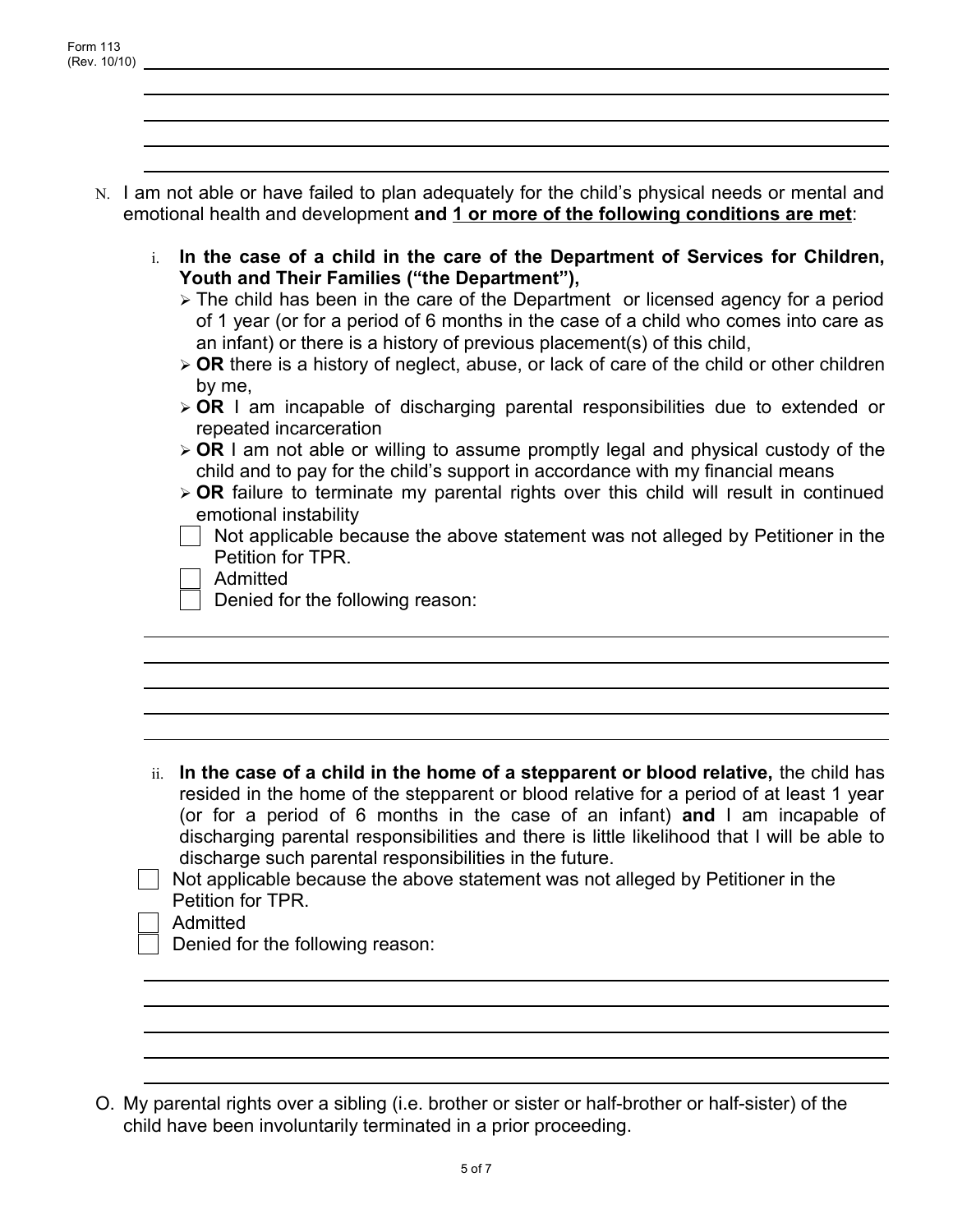| Form 113<br>(Rev. 10/10)<br>Not applicable because the above statement was not alleged by Petitioner in the Petition<br>for TPR.<br>Admitted<br>Denied for the following reason:                                                                                                                                                                   |
|----------------------------------------------------------------------------------------------------------------------------------------------------------------------------------------------------------------------------------------------------------------------------------------------------------------------------------------------------|
|                                                                                                                                                                                                                                                                                                                                                    |
|                                                                                                                                                                                                                                                                                                                                                    |
| P. I have subjected the child to torture, chronic abuse, sexual abuse, and/or life-threatening<br>abuse.                                                                                                                                                                                                                                           |
| Not applicable because the above statement was not alleged by Petitioner in the Petition for<br>TPR.                                                                                                                                                                                                                                               |
| Admitted<br>Denied for the following reason:                                                                                                                                                                                                                                                                                                       |
|                                                                                                                                                                                                                                                                                                                                                    |
|                                                                                                                                                                                                                                                                                                                                                    |
| Q. The child has suffered unexplained serious physical injury under such circumstances as<br>would indicate that such injuries resulted from my intentional conduct or my willful neglect.<br>Not applicable because the above statement was not alleged by Petitioner in the Petition for<br>TPR.<br>Admitted<br>Denied for the following reason: |
|                                                                                                                                                                                                                                                                                                                                                    |
|                                                                                                                                                                                                                                                                                                                                                    |
|                                                                                                                                                                                                                                                                                                                                                    |
| SWORN TO AND SUBSCRIBED before                                                                                                                                                                                                                                                                                                                     |
| me this date:                                                                                                                                                                                                                                                                                                                                      |
| Respondent/Attorney                                                                                                                                                                                                                                                                                                                                |
| <b>Notary Public</b>                                                                                                                                                                                                                                                                                                                               |
| A copy of this answer must be sent to the Petitioner.                                                                                                                                                                                                                                                                                              |

## **AFFIDAVIT OF MAILING**